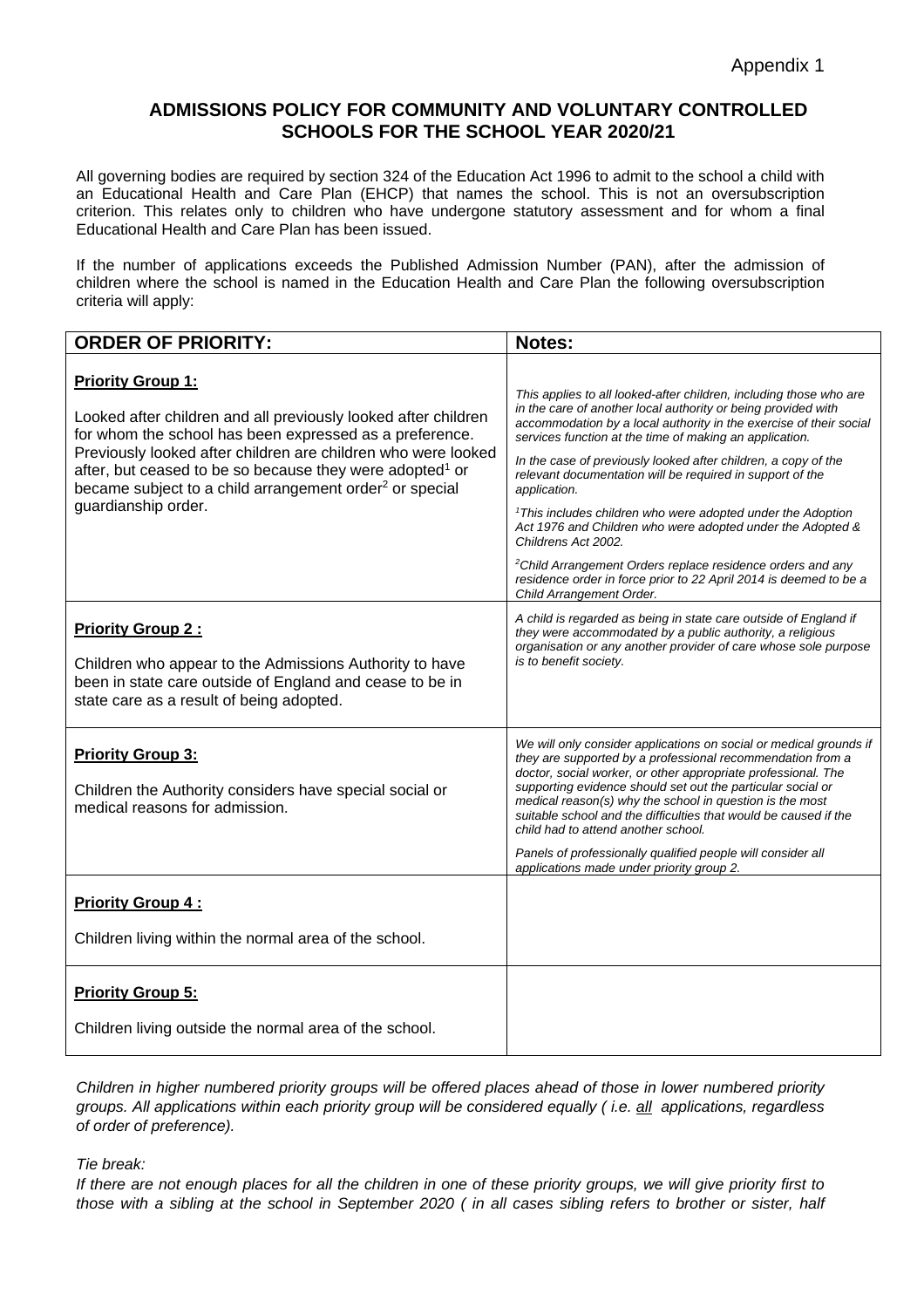*brother or sister, adopted brother or sister, step brother or sister, or the child of the parent / carer's partner where the child for whom the school place is sought is living in the same family unit at the same address as that sibling ) and then to those living nearest the school.* 

*If within a priority group there are not enough places for all those with a sibling at the school in September 2020, we will give priority to those children with a sibling living nearest the school.* 

*All distance measurements are based on the nearest route recognised by the County Councils electronic mapping system from a child's home address to school. The measurement is made from a fixed point within the dwelling, as identified by Ordnance Survey, to the nearest school entrance using footpaths and roads. The routes measured to determine the allocation of school places will be those recognised by the electronic mapping system used by the school admissions team.* 

If the distance tie-break is not sufficient to distinguish between applicants in a particular priority group a random allocation will be used.

# **RANDOM ALLOCATION PROCEDURE**

Random allocations are necessary where:

- 1. There is more than one applicant ranked equally according to the published admission rules and there are insufficient places available to allocate all of the equally ranked applicants
- 2. This occurs where applicants are equidistant from a school because the usual method of measuring distance to the school results in two unrelated applicants having the same distance measurement. Each random allocation event only holds for the allocation of the currently available school place. On any waiting list the remaining applicants remain equally ranked and any further place is offered as the result of a further random exercise. In making a random allocation it is important that there is scrutiny from a person who is not involved in the allocation process.

# **DEFINITION OF ROLES**

Independent Scrutineer (IS) – this is a person who ensures the process is carried out in a correct and transparent way. The IS must be independent of the school for which the allocation is to be made and also must be independent of the Council's Admissions and Transport team.

Admissions Officer (AO) – this is an officer from the Council's Admissions and Transport team who is responsible for carrying out the administration of the random allocation procedure and recording the results, under the scrutiny of the IS.

Person who makes the draw (P) – this must be a person independent of the school for which the allocation is to be made and must be a person who is not part of the Council's Admissions and Transport team.

#### **PROCESS TO BE FOLLOWED – N.B. This entire process is to be carried out in sight of, and under the scrutiny of, the IS**

- 1. The AO allocates each pupil to be included in the draw a number and records it on the 'Random Allocation Cross Reference Sheet'. This is placed in a sealed envelope.
- 2. The AO prepares as many equal sized pieces of white paper as are necessary, which are numbered consecutively.
- 3. The AO folds each numbered sheet and seals them in identical envelopes, i.e. envelopes with no visibly identifiable differences.
- 4. The AO shuffles the envelopes and hands them to P who shuffles the envelopes again, picks one envelope and opens it.
- 5. The AO records the first number drawn on the 'Random Allocation Record sheet'.
- 6. If more than one place can be offered they continue to draw envelopes and record numbers until all of the available places are allocated.
- 7. The AO then opens the previously sealed envelope containing the 'Random Allocation cross reference sheet' and records the numbers drawn on the 'Random Allocation cross reference sheet', marking clearly which child(ren) has(have) been allocated a place and which have not.
- 8. Once the process has been completed, the AO, IS and P should sign and date both the 'Random Allocation Record sheet' and the 'Random Allocation cross reference sheet' in order to certify that the procedure has been carried out correctly.

*We may be able to meet your preference for a place at* a *school that does not serve the local area you live*  in. In this case, you will normally be responsible for travel arrangements and the costs of your child's travel *to and from school.*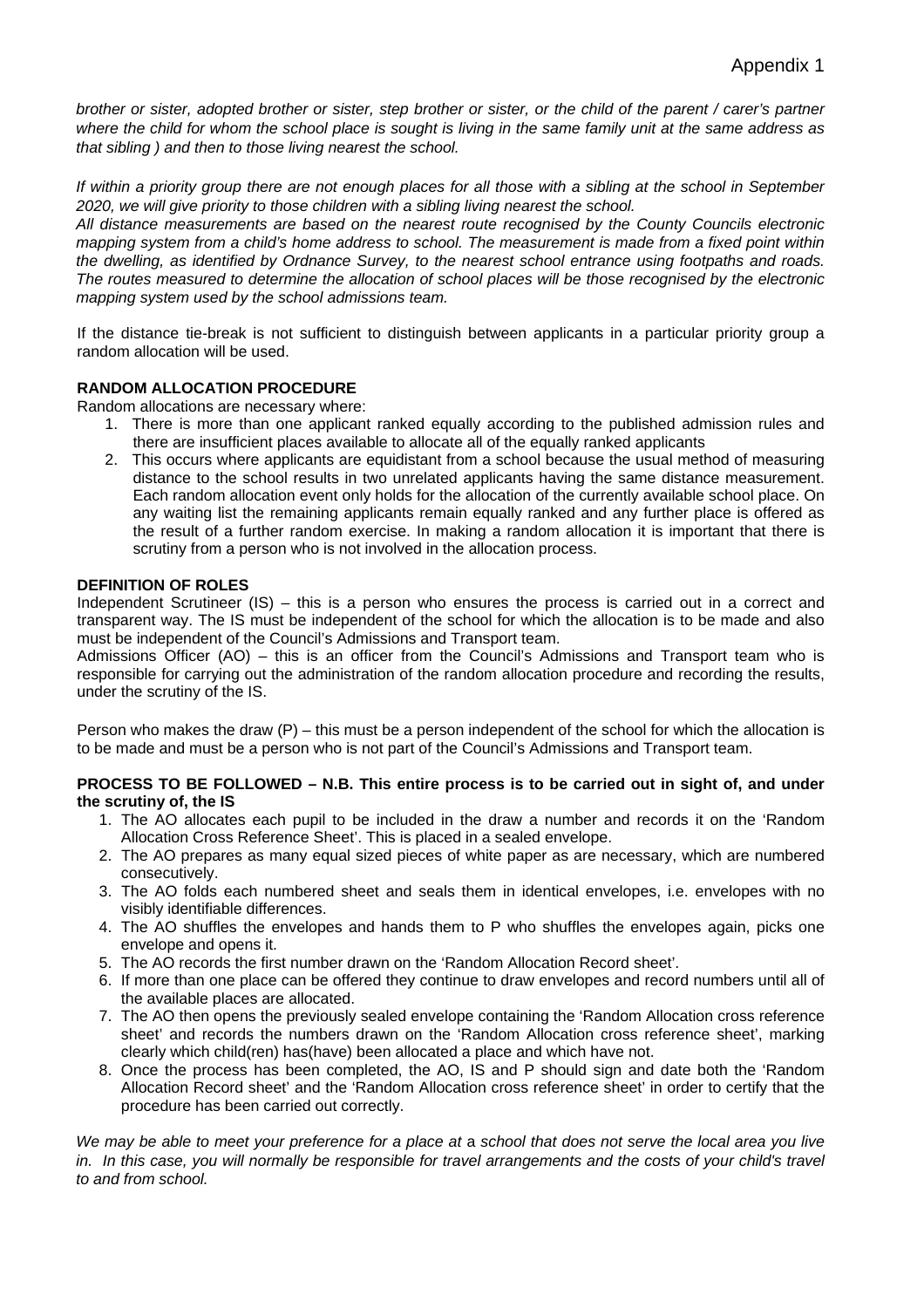# **LOCAL ARRANGEMENTS:**

**Scarborough area -** Graham School - For priority group 5 applications (that is, children living within the normal area covering the school), priority will be given as follows:

- a) Children living in the area normally served by East Ayton Community Primary School and the area west of Scalby Road from Lady Edith's Drive to Scalby Beck.
- b) Children who will have an older sibling at the school of their choice.
- c) Children who live nearest to the school of their choice.

Scalby School - For priority group 5 applications (that is, children living outside the normal area of the school), priority will be given to children who live in the areas normally served by East Ayton Community Primary School and the area west of Scalby Road from Lady Edith's Drive to Scalby Beck and who:

- a) will have an older sibling at Scalby School at the start of the term when the younger sibling starts school; or
- b) would have to make the longest journey to another school without them becoming eligible for help with travel costs from us under the local authority transport policy.

**Selby area -** Brayton High School and Selby High School – For the purposes of admissions for priority group 4 children a distinction is drawn between those who live in Selby rural area and Selby town area. Each school, Brayton High and Selby High, has its own designated rural area and the two schools are jointly the normal schools for the Selby town area. Places will be offered, within priority group 4, to children from the individual rural area associated with each school before those in the town area, using the tie break elements of the Admissions policy for community and voluntary controlled schools for the school year 2018/19 where necessary.

**Ripon Grammar School - Ripon Grammar School is a designated grammar school,<sup>1</sup> this means that the** school is permitted to select its entire intake on the basis of high academic ability<sup>2</sup>. The school does not have to fill all of its places if applicants have not reached the required standard. Ripon Grammar School offers 103 day places and 14 boarding places.

As a maintained boarding school Ripon Grammar School may take boarders as well as day pupils. Maintained boarding schools can set separate admission numbers for day places and boarding places. A maintained boarding school can interview applicants to assess suitability for boarding, but such interviews **must** only consider whether a child presents a serious health and safety hazard to other boarders or whether they would be able to cope with and benefit from a boarding environment. To help with this assessment, they may also use a supplementary information form, and information provided by the previous school and by the child's home local authority (on safeguarding issues).

Boarding schools **must** give priority in their oversubscription criteria in the following order:

- a. looked after children and previously looked after children;
- b. children of members of the UK Armed Forces who qualify for Ministry of Defence financial assistance with the cost of boarding school fees;
- c. children with a 'boarding need', defined by Ripon Grammar School as follows:
	- i. Children at risk or with an unstable home environment and children of service personnel who have died while serving or who have been discharged as a result of attributable injury; or
	- ii. Children of key workers and Crown Servants working abroad, e.g. the children of charity workers, people working for voluntary service organisations, the diplomatic service or the European Union, teachers, law enforcement officers and medical staff working abroad whose work dictates that they spend much of the year overseas.

l

<sup>1</sup> As designated by the Education (Grammar School Designation) Order 1998 (SI 1998/2219). Where a designated Grammar School converts to become an Academy, the Academy is permitted to continue selecting their entire intake: Section 6(3) of the Academies Act 2010.

<sup>&</sup>lt;sup>2</sup> Section 104 of the School Standards and Framework Act